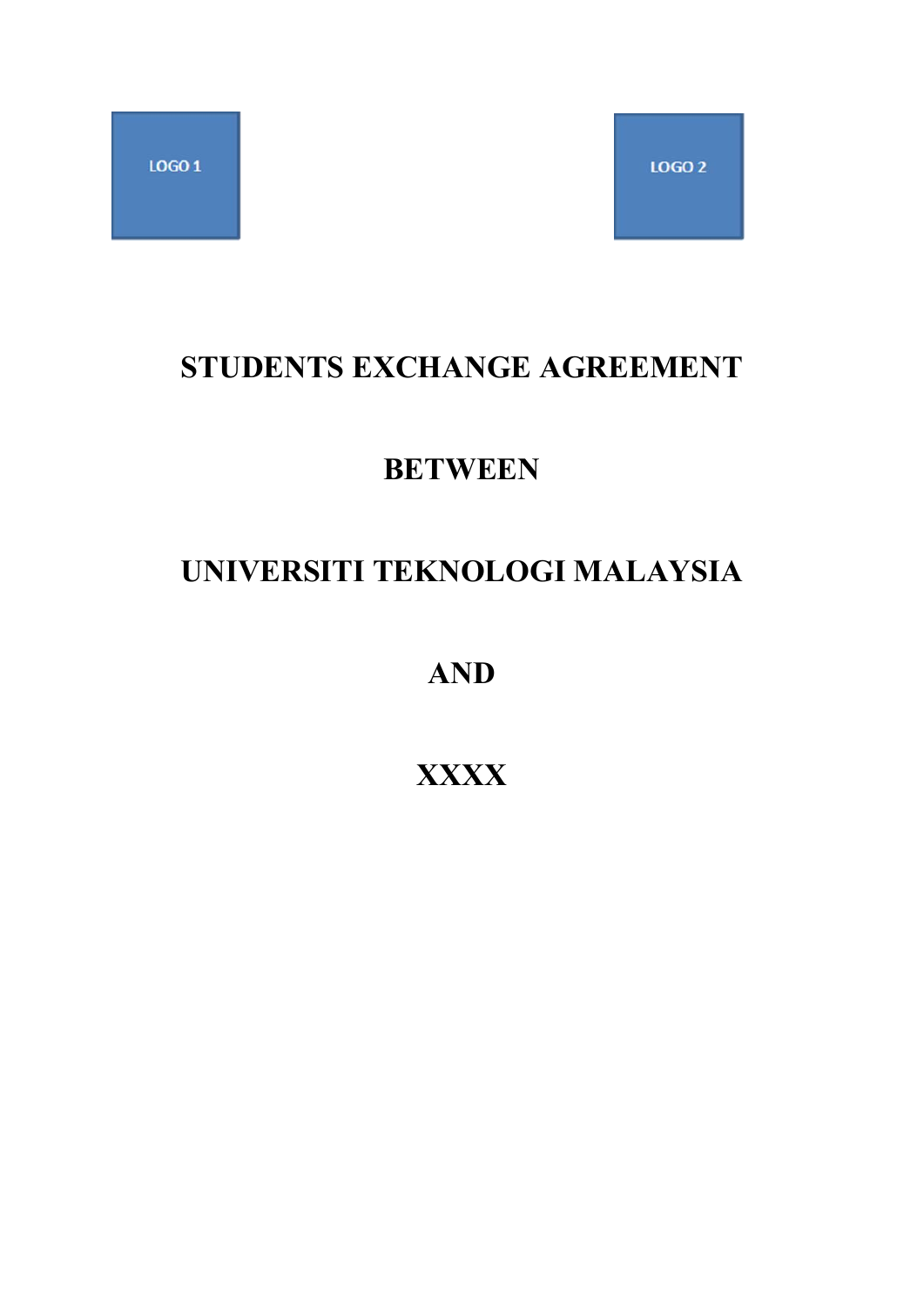## **STUDENTS EXCHANGE AGREEMENT**

#### **THIS STUDENTS EXCHANGE AGREEMENT** is made this day of

,2020 (hereinafter referred to as"Agreement");

#### Between

**UNIVERSITI TEKNOLOGI MALAYSIA**, a public university established under the Universities and University Colleges Act, 1971 and for the purpose of this Agreement is represented by ………………. having its address at Universiti Teknologi Malaysia, 81310 UTM Skudai, Johor Darul Takzim, Malaysia (hereinafter referred to as "UTM") of the first part;

#### And

**XXXX**, .... [briefly state the legal status of the foreign University] .... and for the purpose of this Agreement is represented by ……………………………………… having its official address at …………………………………………. (hereinafter referred to as "XXXX") of the second part.

(UTM and XXXX, shall hereinafter referred to collectively as "Parties" and individually as "Party", where the context so requires)

#### **WHEREAS,**

- A. UTM is an established university which strives to enhance and strengthen its academic and research activities and has taken various initiatives to complement its educational excellence. UTM has entered into various collaborative arrangements with other parties to enhance its research capabilities.
- B. XXXX is ……………. university ……………………………………………
- C. The Parties wish to collaborate and promote cooperation and advancement of academic and educational collaboration between UTM and XXXX.
- D. In achieving the objectives of this Agreement, UTM and XXXX shall work on the basis of reciprocity within the parameters of their respective laws, constitution, regulations and/or policies.
- E. The purpose of this agreement is to further mutual understanding between UTM and XXXX and to enhance each institution's teaching, learning, and internationalization objectives. This agreement provides for exchange opportunities for both undergraduate and postgraduate students, and UTM and XXXX agree to institute this exchange program for the educational and cultural enrichment of both institutions under the following terms: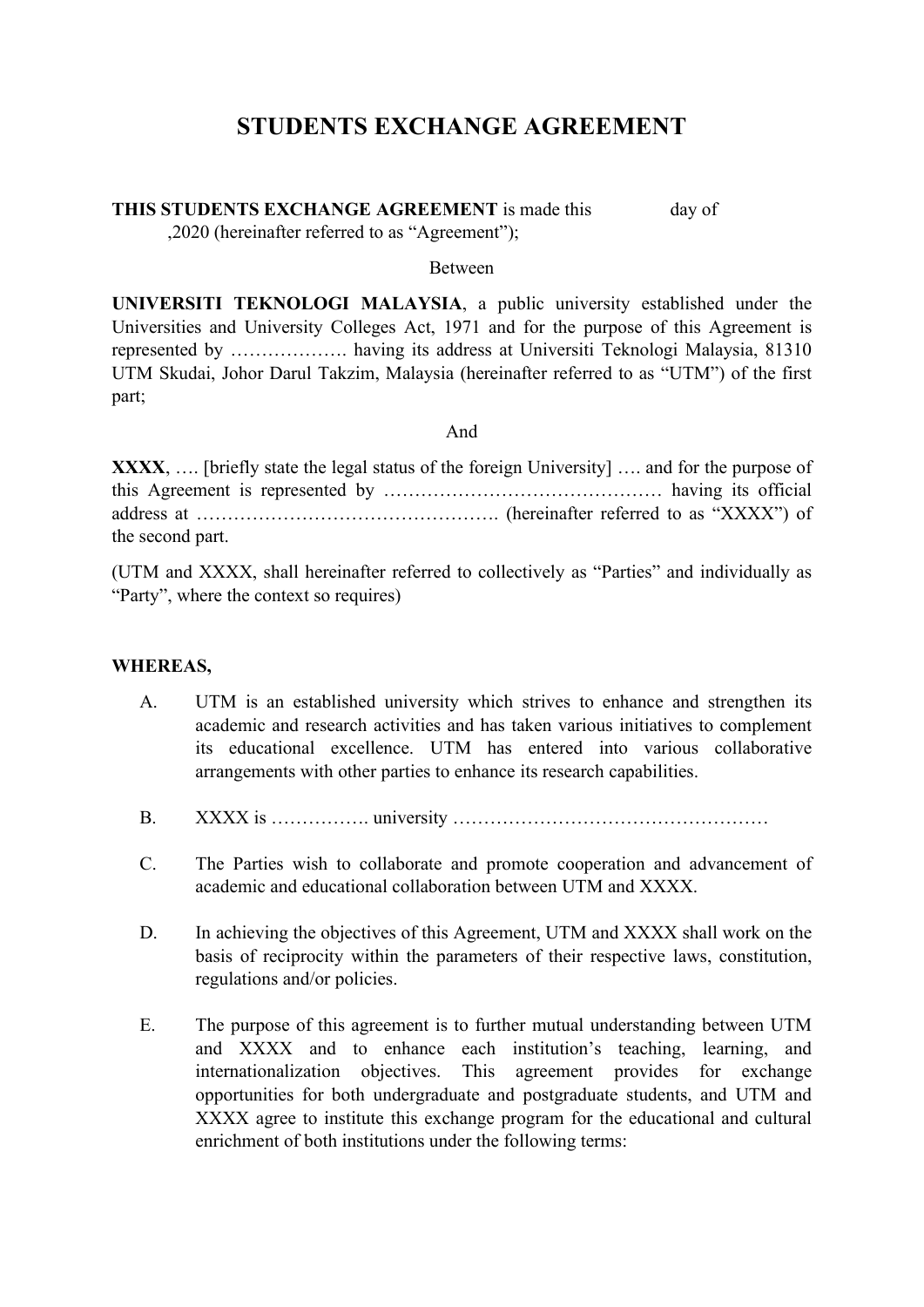## **NOW IT IS HEREBY AGREED AS FOLLOWS:**

## **1. DESCRIPTION OF PROGRAM**

1.1 This agreement is established to facilitate a student exchange program at the partner institution (hereinafter referred to as "Exchange Program"). The program enables students working towards a degree at one institution to take classes at the other institution.

## **2. DEFINITIONS**

- 2.1 In this agreement, unless the context will otherwise imply:
	- 2.1.1 HOME INSTITUTION shall mean the institution at which the student intends to graduate;
	- 2.1.2 HOME STUDENT shall mean a student of the HOME Institution;
	- 2.1.3 HOST INSTITUTION shall mean the institution that has agreed to receive students from the HOME institution;
	- 2.1.4 EXCHANGE shall mean a one-for-one exchange of students on a tuition waiver basis from each institution;
	- 2.1.5 EXCHANGE STUDENT(S) shall mean students participating in the exchange programme implemented herein; and
	- 2.1.6 NON-GRADUATING STUDENTS shall mean students who do not aim at obtaining a degree or other formal qualification from the host Institution.

## **3. OBJECTIVE**

- 3.1 Based upon the principles of respect for each other's independence and of mutual benefit, the Parties shall carry out the following activities:
	- (a) Exchange of students;
	- (b) Exchange of scientific materials, academic publications and scholarly information; and
	- (c) any other forms of cooperation that shall be mutually identified and agreed by both Parties.

### **4. DURATION OF STAY**

The duration of stay for Exchange Students at the Host Institution shall normally be for up to a period of …. [Example: one semester or one academic year] …. subject to the agreement of the Host Institution.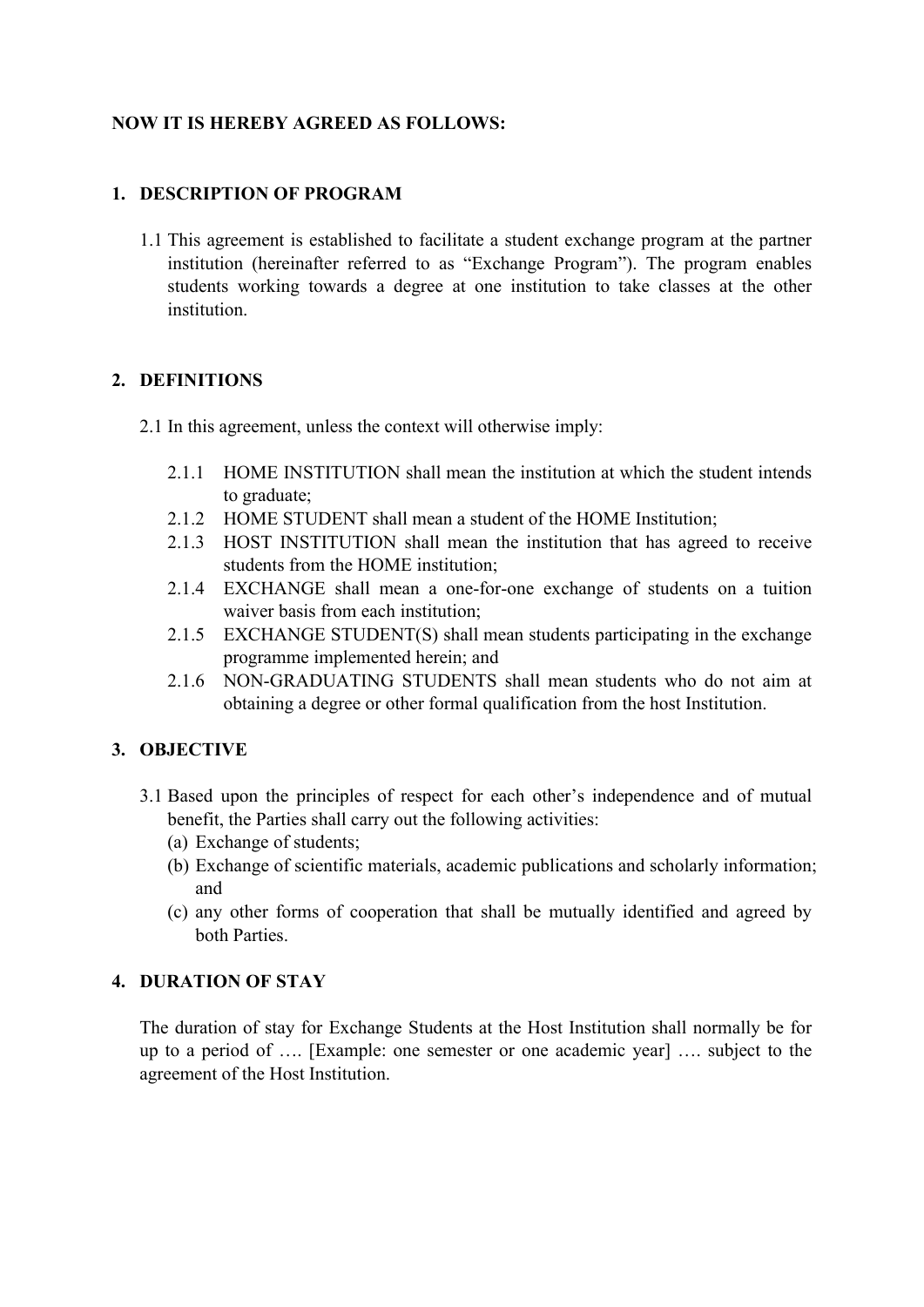### **5. NUMBERS OF EXCHANGE STUDENTS AND THE STATUS**

- 5.1 Each Party may send and accept under this program not more than ………( ) students each year. The Parties undertake to balance the numbers of students from each institution over the term of the Agreement. With the agreement of the Host Institution the number of student exchanges in a particular year may exceed ……….( ) where it is necessary to "balance" the numbers of exchange students.
- 5.2 Each institution shall normally accept incoming exchange students as non graduating students.

## **6. RESPONSIBILITIES AND COMMITMENTS OF THE PARTIES**

### 6.1 **The Parties' Commitment In Respect of Student Exchange**

6.1.1 The Parties shall ensure that the Exchange Student(s) meet the appropriate admission requirements as determined and agreed upon by the Parties. It is mutually agreed that the Home Institution shall notify the Host Institution of the intended exchange at least three (3) months in advance.

### 6.1.2 Tuition, Fees, and Expenses

- 6.1.2.1 Provided the Exchange Student(s) have paid the appropriate tuition fees to their Home Institution, Exchange Student(s) shall not be required to pay tuition fees at the Host Institution apart from the optional students' activities. Other fees, costs and expenses, including registration feesat the Host Institution, course-specific fees, international travel, books, supplies, meals, health insurance, and other incidental expenses arising out of the exchange, will be the responsibility of the Exchange Student(s) and/or the Home Institution.
- 6.1.2.2 Personal health, travelling insurance, hospitalization and accident insurance, including a repatriation & medical evacuation plan, as well as liability coverage, is required for all students participating in this Exchange Program. Exchange Students who already have insurance must submit proof and/or documents of such coverage and their translations in English (if the original language of the documents is other than English) to the Host University for approval before departing from their home countries. The Host Institution will assist the Exchange Student(s) in identifying available insurance options designed for international students, if necessary.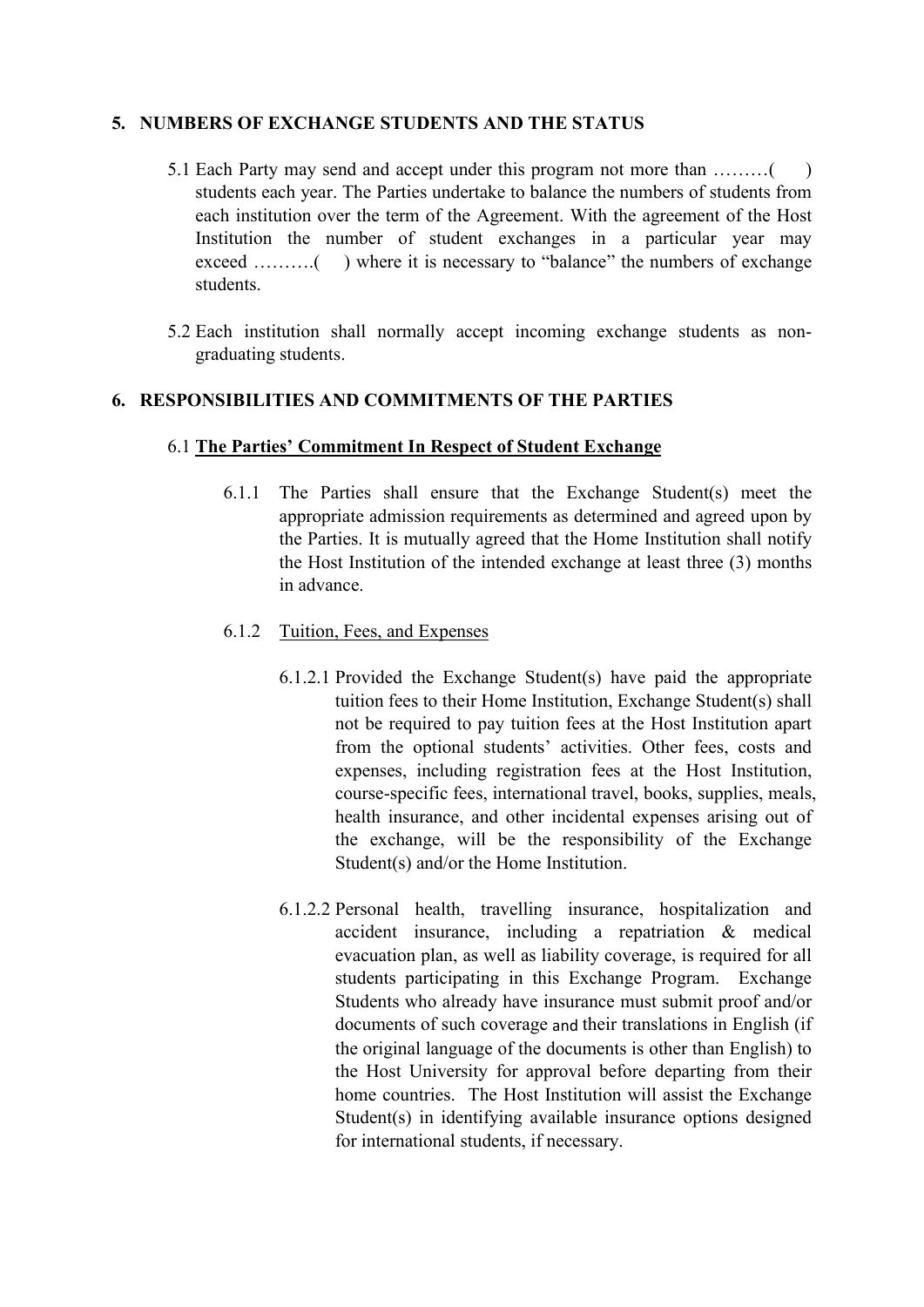- 6.1.2.3 All Exchange Student(s) shall be responsible for the cost and expenses to obtain the appropriate visa, as required by the host country.
- 6.1.2.4 The Host Institution will assist the Exchange Student(s) in finding appropriate accommodation and in dealing with administrative procedures.
- 6.1.2.5 The Parties shall ensure that the Exchange Students have the necessary personal funding resources to meet their financial obligations.
- 6.1.3 The Host Institution shall evaluate the academic performance of each exchange student according to its rules and shall send the Home Institution the academic record and/or transcript of each exchange student. The Home Institution may give credit to each student according to its regulations.
- 6.1.4 The Parties will ensure there is equality of opportunity for all students to the Host Institution, including reasonable adjustments where necessary. Any specific student requirements will be communicated to the Host Institution at the time of nomination.
- 6.1.5 All Exchange Student(s) will abide by the policies, procedures, rules and regulations of the Host Institution during the period of the Exchange Program.
- 6.1.6 In the event of complaints and/or appeals, the regulations of the Host Institution will be followed. However, there will be collaboration between both institutions and the student to come to a mutual solution.
- $6.2$  Further details of the specific conditions other than hereby described shall be worked out through ad-hoc mutual consultation.
- 6.3 The Parties agree to provide on "as needed" basis, orientation of the Exchange Students in respect of the rules and regulations, applicable laws, language, culture, customs and other life skills which may be necessary for the Exchange Students to obtain the maximum benefit from the exchange experience.
- 6.4 All individuals on Exchange under this Agreement shall be subject to the laws of the Host Institution's country and the legislation, in whatever form, governing the affairs of the Host Institution.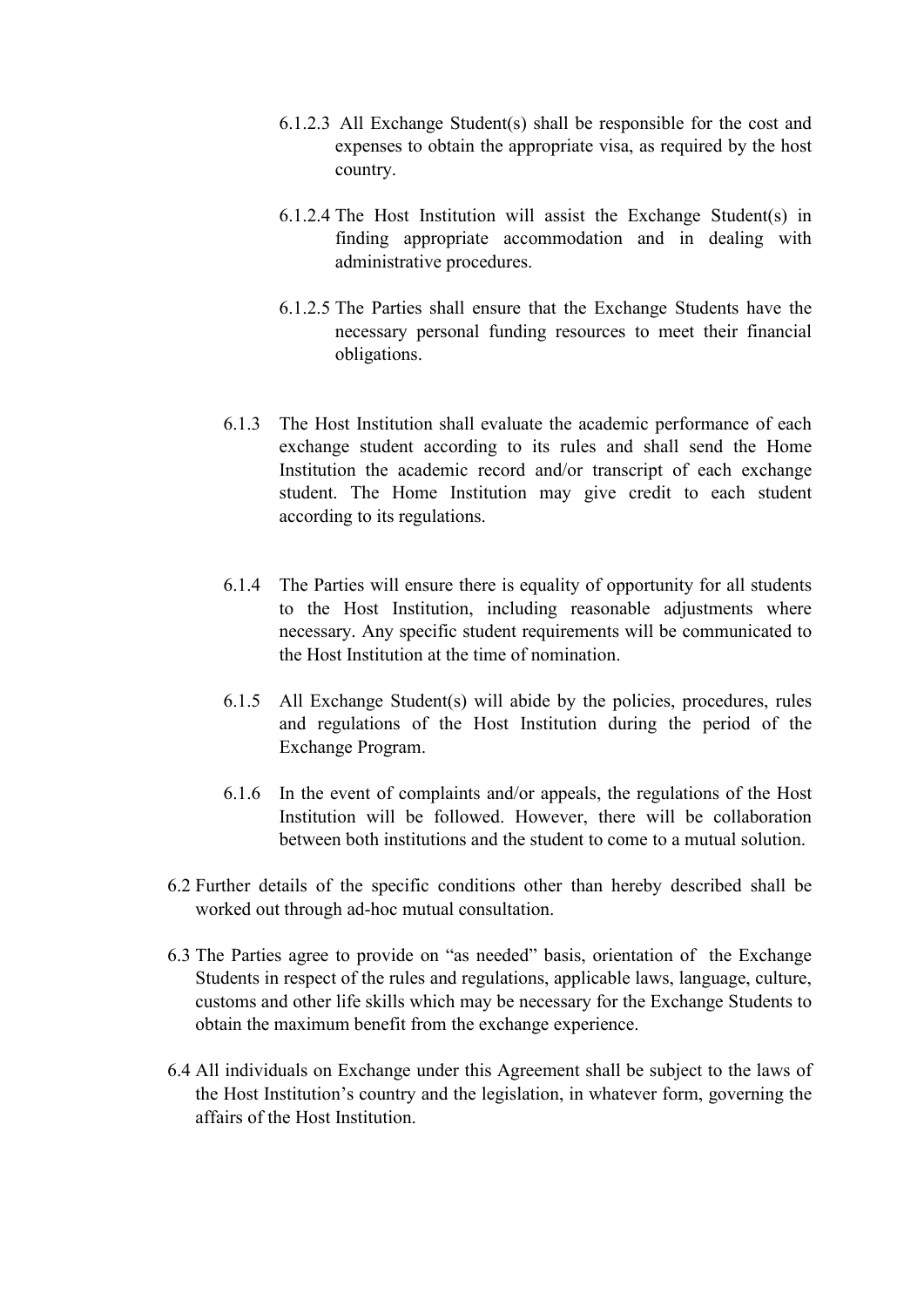### 6.5 **The Primary Contacts/ Program Directors and Notices**

- 6.5.1 The Primary Contacts will ensure that the terms of this Agreement are carried out. They will serve as the contact persons at each institution, ensure the general welfare of program participants, ensure that necessary approvals are in place, and have administrative oversight of the program.
- 6.5.2 Any notice or communication between the Parties shall be delivered to the address, and/or sent to the facsimile number and/or electronic mail address as the case may be, shown below or to such other address or electronic mail address or facsimile number as either Party may have notified the sender and shall, unless otherwise provided herein, the primary contacts for the parties to this Agreement are the following:

| For Universiti Teknologi Malaysia      | For "XXXX"  |
|----------------------------------------|-------------|
| Name: [to be nominated by Institution] | Name:       |
| Title:                                 | Title:      |
| Department: International Office       | Department: |
| Address: [Institution address]         | Address:    |
| Phone:                                 | Phone:      |
| Facsimile:                             | Facsimile:  |
| E-mail:                                | E-mail:     |
|                                        |             |

## **7. CONFIDENTIALITY**

- 7.1 (a) Neither Party shall at any time publish or, disclose to any third party, the contents of this Agreement or any Confidential Information of the other Party, acquired pursuant to this Agreement without the written consent of the other Party.
	- (b) For the purpose of this Agreement, "Confidential Information" means any and all technical and non-technical information including patent, copyright, trade secret, know-how and proprietary information, techniques, sketches, drawings, diagrams, methods, processes, apparatus, equipment, algorithms, software programs, software source documents, and formula related to a technology or invention, and includes, without limitation, its respective information concerning research, experimental work, development, design details and specifications, engineering, financial information, procurement requirements, purchasing manufacturing, customer list, business forecasts, sales and merchandising and marketing plans and information designated in writing to be confidential or by its nature intended to be for the sole knowledge of the receiving party or if orally given in the circumstances of confidence or confirmed promptly in writing as having been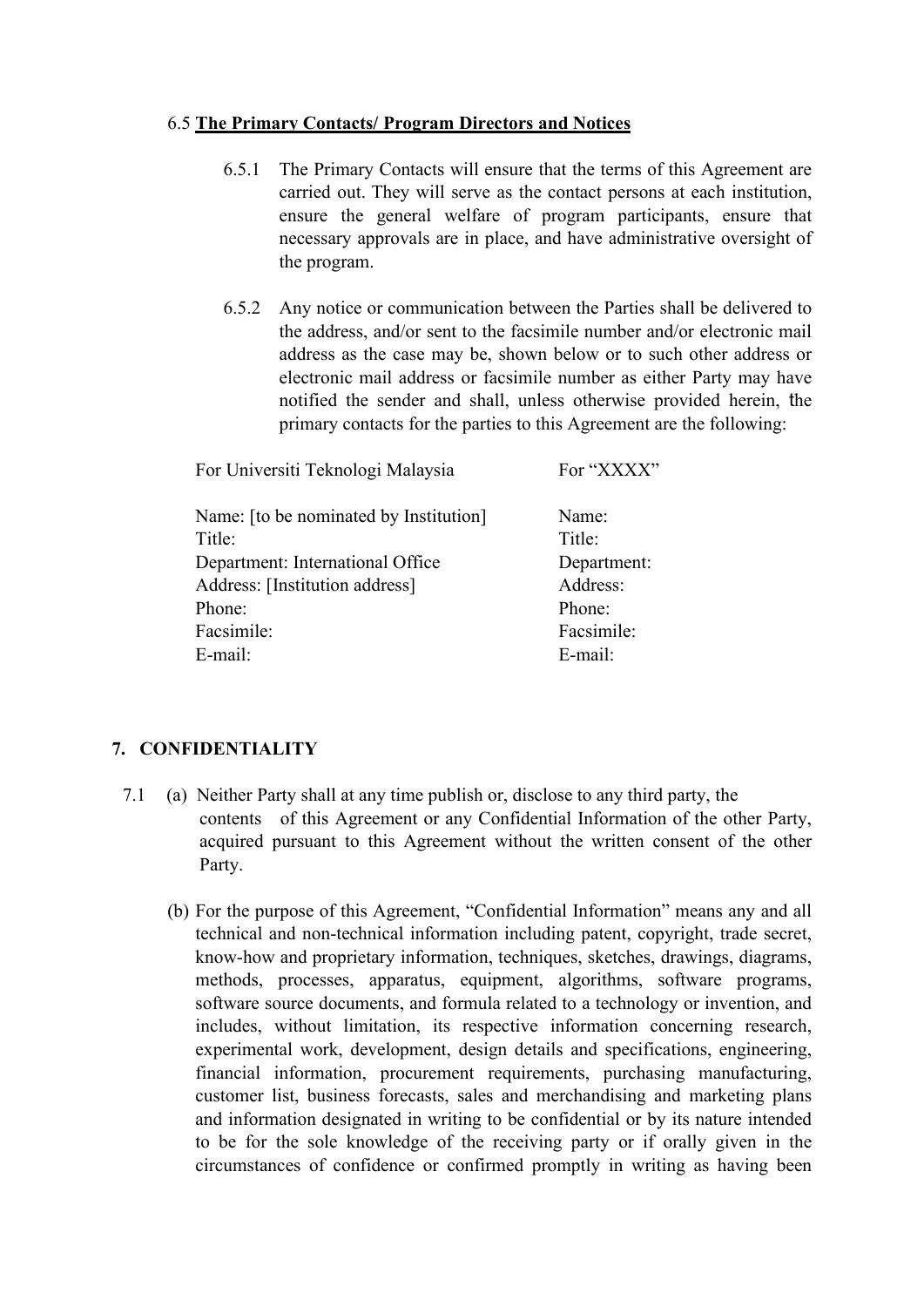disclosed as confidential or proprietary for the purpose of this Agreement; that is conveyed by the disclosing party to the receiving party, in written, oral, digital, magnetic, photographic and/or whatsoever forms.

7.2 The Parties hereto acknowledge that in the event of any breach of this Clause 7 by either Party, the disclosing Party may suffer substantial loss and damage which monetary damages cannot adequately remedy. The Parties acknowledge and agree that the disclosing Party shall be entitled to injunctive and other equitable relief in enforcing the obligations in this Clause 7 in addition to all other remedies available to the disclosing Party in law.

## **8. NAME, OFFICIAL EMBLEM AND LOGO**

- 8.1 Neither Party shall use, nor permit any person or entity to use the name, acronym, official emblem, logo, trade mark (or any variation thereof) or other Intellectual Property (hereinafter referred to as "Brand Materials") that is/are identified with or belongs to the other Party on any publication, document, paper, audio or visual presentation, or for publicity purposes.
- 8.2 Any use of the Brand Materials for the purposes stated in Clause 8.1 above shall first obtain the written consent of the other Party and shall comply with all reasonable instructions as to the use of the other party's Brand Materials.

### **9. VALIDITY, RENEWAL AND TERMINATION OF THE AGREEMENT**

- 9.1 This Agreement is valid for a period of  $\ldots$  [example: five (5)]  $\ldots$  years from the date hereof regardless of the diverse dates the Parties may have signed this Agreement and may be renewed with six (6) months' notice in advance to the other Party before the expiration date by mutual consent in writing of the Parties.
- 9.2 Either Party may at any time give notice to the other Party of its intention to terminate this Agreement, in which case this Agreement shall terminate ninety (90) days after such notice has been given in writing.
- 9.3 Notwithstanding the expiration of the term hereof or early termination of this Agreement as provided herein, both Parties shall honor the terms of the Agreement and continue to perform their respective responsibilities specified in this Agreement until such Exchange Student(s) and/or staff complete their exchange period (including those students whose Exchange has been approved prior to termination) and the obligations of the Parties in Clause 7 herein shall survive and remain binding on the Parties.

### **10. VARIATION**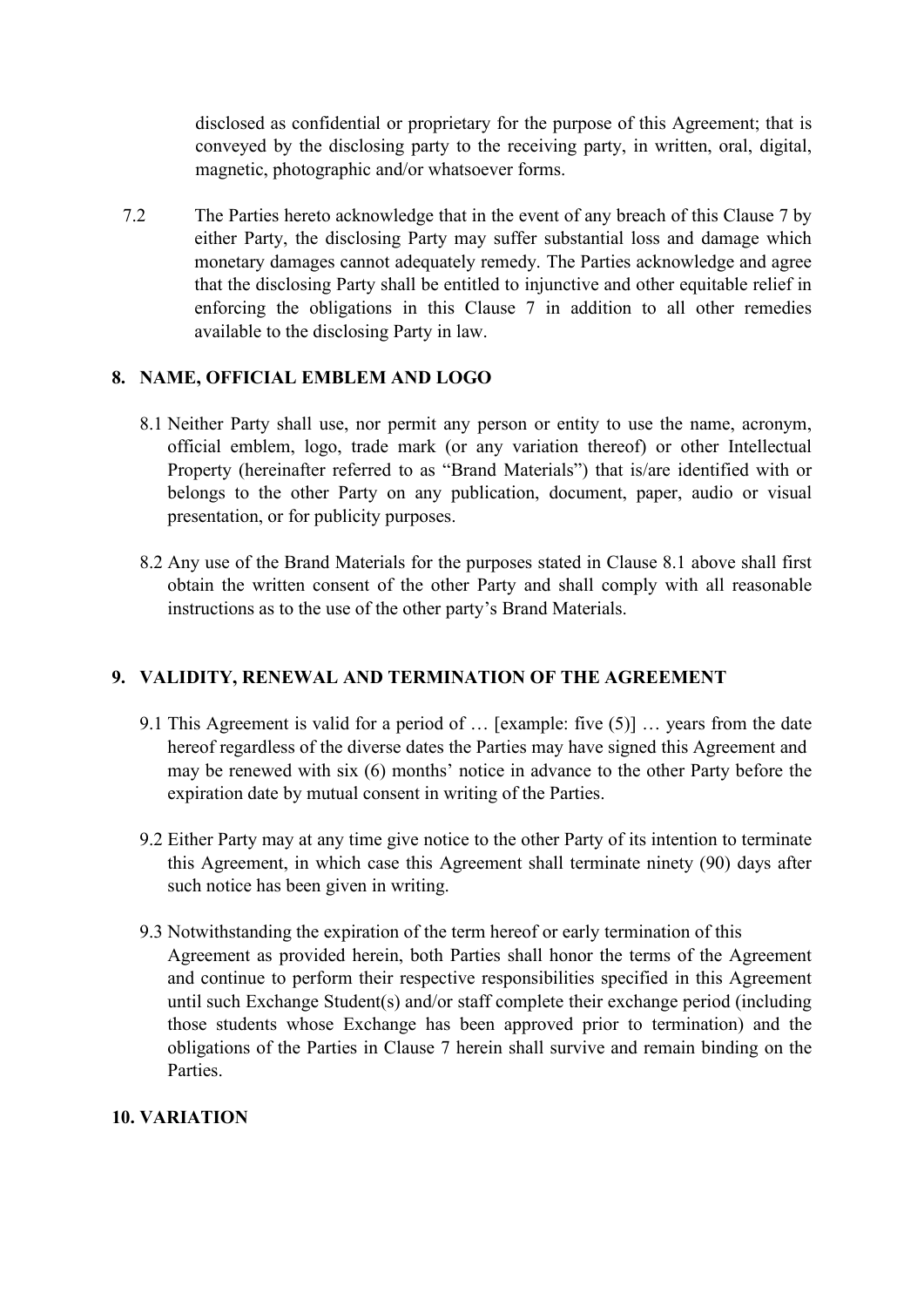The terms stipulated in this Agreement shall not be amended, altered, changed or otherwise modified without the mutual consent of the Parties and such amendments, alterations, changes and modifications shall be made in writing and signed by the Parties hereto.

#### **11. DISPUTE RESOLUTION AND GOVERNING LAW**

- 11.1The Parties agree that all disputes arising pursuant to this Agreement shall be resolved by way of negotiations and discussions and with a view to an amicable settlement and mutual benefit of both Parties.
- 11.2Any negotiation for the settlement of dispute shall be governed by the laws of the country where such dispute arises.

#### **12. ASSIGNMENT**

Unless otherwise agreed in writing, both Parties shall not transfer or assign all or any of their rights, obligations, interests or benefits hereunder to any third party.

#### **13. E-COMMUNICATION AND SIGNATURE**

The Parties hereby consent to electronic communication and electronic signatures being equal to signatures inked on paper. The Parties acknowledge and agree that electronic communication is an acceptable method of communicating information from a Party to the other party without having to communicate the same on paper. Any communication and subsequent electronic signature that has been sent orsigned in the past, present, or future between the Parties will hold the same force and effect as a document signed and inked on paper.

#### **14. FORCE MAJEURE**

- 14.1 Neither party shall be liable for any failure to perform its obligations under this Agreement if the failure results from events beyond the reasonable control of either party. For the purpose of this Agreement, such events shall include, but not necessarily be limited to, strikes, lock-outs or other labour disputes, civil disturbances, actions or inactions of government authorities or suppliers, epidemics, invasion, act of foreign enemies, wars, riot, embargoes, act of terrorism, international health crisis, acts of God, or other catastrophes.
- 14.2 The respective obligations of either party hereunder shall be suspended during the time and to the extent that such party is prevented from complying therewith by a Force Majeure event provided that such party shall have given written notice thereof, specifying the nature and details of such event and the probable extent of the delay to the other party.
- 14.3 In case of a Force Majeure event the time for performance required by either party under this Agreement shall be extended for any period during which the performance is prevented by the event. However, the other party may terminate this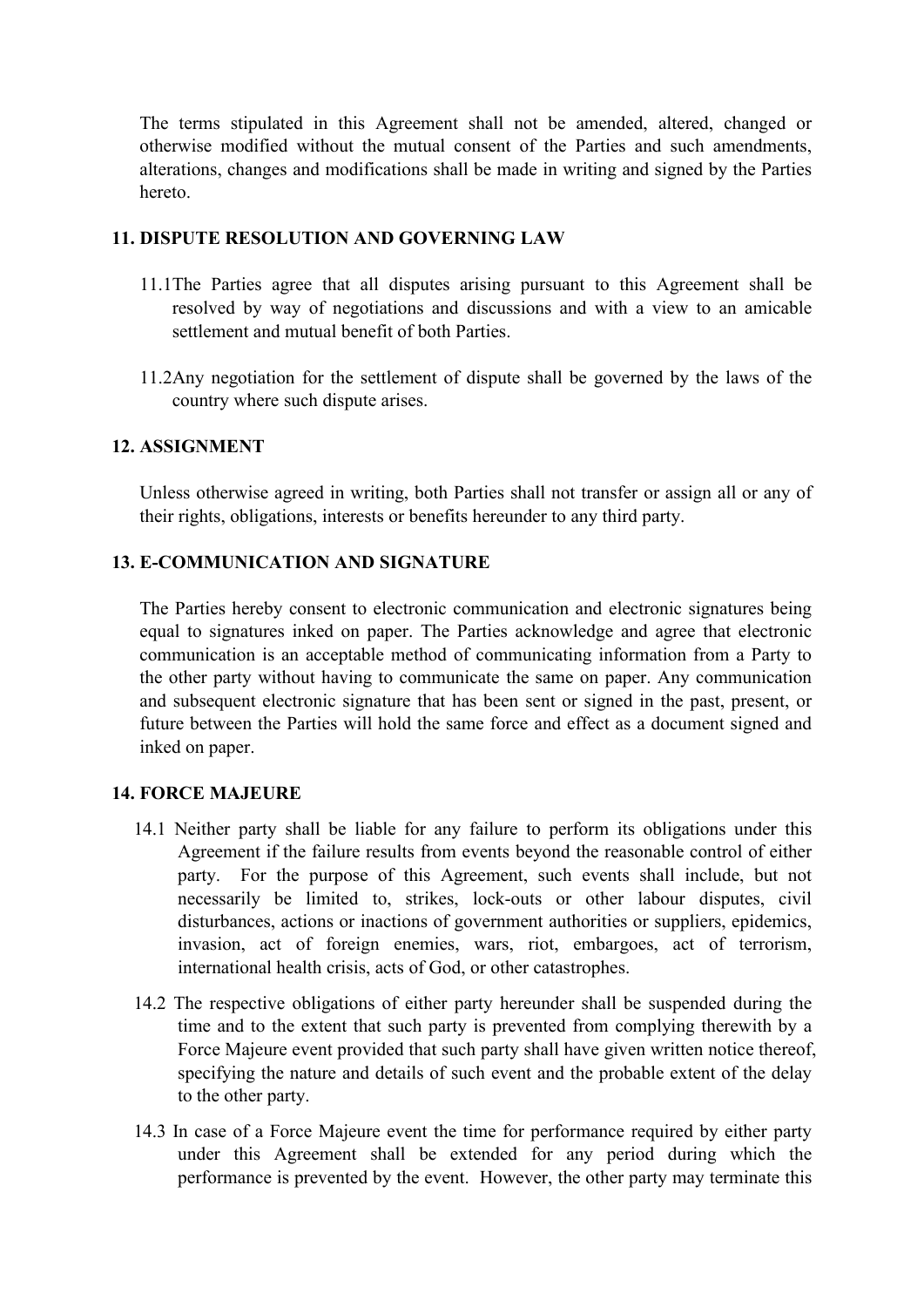Agreement by notice if such an event prevents performance to continue for more than thirty (30) days.

- 14.4 If this Agreement is terminated by an Event of Force Majeure pursuant to the above clause, all rights and obligations of the Parties under this Agreement shall forthwith terminate and neither Party shall have any claim against the other Party and neither Party shall be liable to each other save for any rights and liabilities accruing prior to the occurrence of the Event of Force Majeure.
- 14.5 Neither Party shall be entitled to rely upon the provisions above if either party reasonably determine that an Event of Force Majeure has not occurred.
- 14.6 For avoidance of doubt, the Parties shall continue to perform those parts of obligations not affected, delayed or interrupted by an Event of Force Majeure and such obligations shall, pending the outcome of this clause continue in full force and effect.

#### **15. MUTUAL COOPERATION AND RELATIONSHIP**

The Parties realize that it is not feasible to adequately foresee and address every issue involving the collaboration of the Parties herein. Hence the Parties shall use their best endeavours to realize their expertise in carrying out the steps and measures necessary for furthering their mutual interest under this Agreement in accordance with the spirit of close cooperation and mutual assistance.

#### **[THE REMAINDER OF THIS PAGE IS INTENTIONALLY LEFT BLANK]**